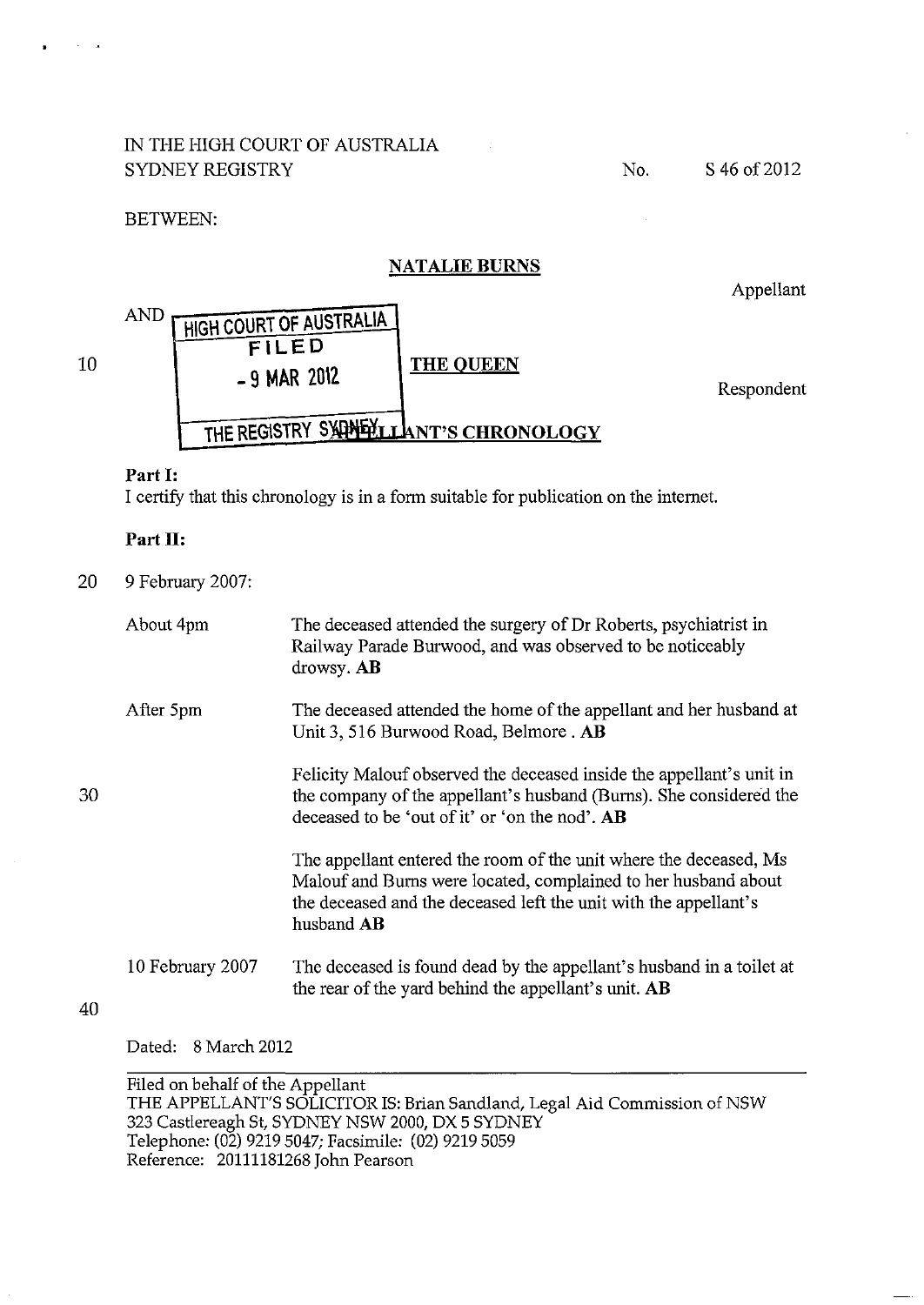|    | 12.38 PM                            | A '000' call is made by Burns seeking an ambulance for the<br>deceased.                                                                                                                                                    |
|----|-------------------------------------|----------------------------------------------------------------------------------------------------------------------------------------------------------------------------------------------------------------------------|
|    | 11 February 2007                    | Dr Duflou conducts an autopsy on the deceased and takes blood,<br>urine, bile, liver and stomach samples for toxicology testing. AB                                                                                        |
| 10 | 26 February 2007                    | A Listening Device warrant is issued by a Justice of the Supreme<br>Court of NSW authorizing the recording of conversations at the<br>appellant's home. AB                                                                 |
|    |                                     |                                                                                                                                                                                                                            |
|    | Late February -<br>Early March 2007 | Listening device recordings are made of conversations between the<br>Appellant and her husband about the circumstances of the deceased's<br>death. AB                                                                      |
|    | 7 March 2007                        | Police execute a search warrant on the appellant's unit and locate<br>various syringes consistent with the injection of methadone. AB                                                                                      |
| 20 | 23 April 2007                       | Toxicology results and expert opinion reveal that the deceased died<br>after consuming a variety of drugs, including methadone and<br>Olanzapine. AB                                                                       |
|    | 28 March 2008                       | The appellant and her husband are charged with unlawfully killing<br>the deceased (count 1) and with supplying methadone (count 2) to<br>the deceased on 9/2/07. They are remanded in custody.                             |
| 30 |                                     | (The appellant was also charged with a further count of supplying<br>methadone on 9/2/07, and two further counts of supplying<br>methadone on 2/3/07. The appellant subsequently pleaded guilty to<br>these three counts.) |
|    | 28 April 2008                       | The appellant was granted bail and released.                                                                                                                                                                               |
|    | 20 July 2009                        | On arraignment before the District Court of New South Wales the<br>appellant pleads not guilty to Counts 1 and 2.                                                                                                          |
|    | $29$ July $-$                       |                                                                                                                                                                                                                            |
| 40 | 14 August 2009                      | The trial of the appellant takes place before Woods DCJ and a jury.                                                                                                                                                        |
|    | 14 August 2009                      | The appellant was found guilty of manslaughter (Count 1) and<br>supplying methadone (Count 2)                                                                                                                              |
|    | 23 October 2009                     | The appellant was sentenced as follows:                                                                                                                                                                                    |

 $\sim 10^{-1}$ 

 $\langle \cdot \rangle$ 

 $\begin{array}{l} \mathbf{y} = \mathbf{y} \times \mathbf{y} \\ \mathbf{y} = \mathbf{y} \times \mathbf{y} \end{array}$ 

 $\frac{1}{2}$  ,  $\frac{1}{2}$